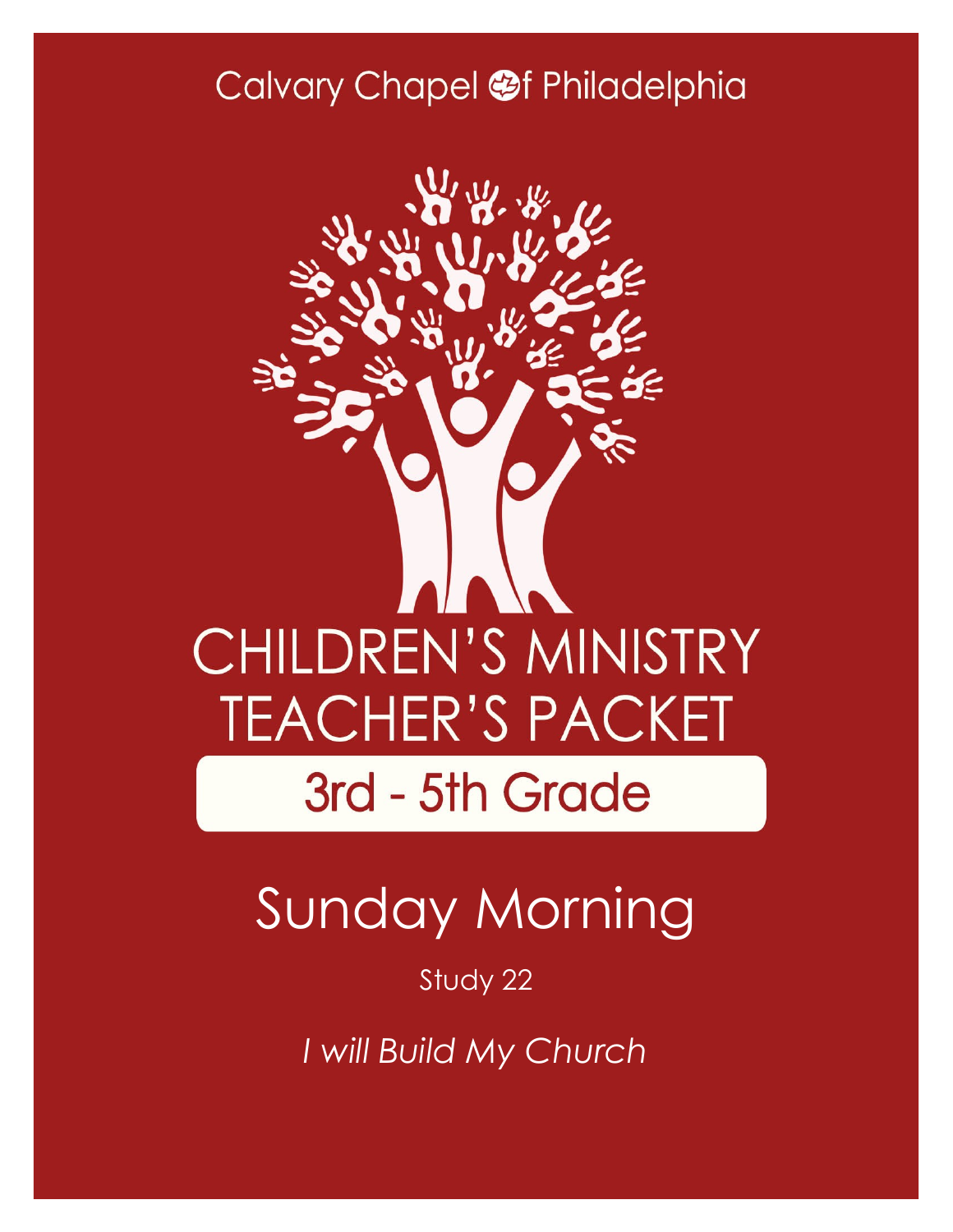### I will Build My Church

The Objective is the key concept for this week's lesson. It should be the main focus of the study.

These are the key verses that you will find helpful in teaching your study this week. The "Main passage" is the basis of the study, where the other verses support the objective of the lesson.

There is a memory verse for the students that relates to every study. If a student can memorize the verse for the following week you may give them a prize from the "reward box" found on your cart.

An introductory activity or question that will settle the class, draw their attention to the study and prepare their hearts for God's Word.

**Objective To show the students that no matter what happens in the world around us, Christ promises to build His Church and preserve it until the day of His coming.**

**Key Verses** Matthew 16:13-23—Main Teaching Passage

#### **Memory Verse** - 2 Thessalonians 3:3

"But the Lord is faithful, who will establish you and guard you from the evil one."

#### **Hook**

Review last week's memory verse, John 14:26.

Begin the class by asking the students about church. What do they like about church? What do they dislike? Ask them why we even come to church in the first place.

Now ask, "What would the world be like if the Church wasn't here?"

Tell them that there are certain groups of people in the world who would like to shut down all churches. Ask, "Could that ever happen?"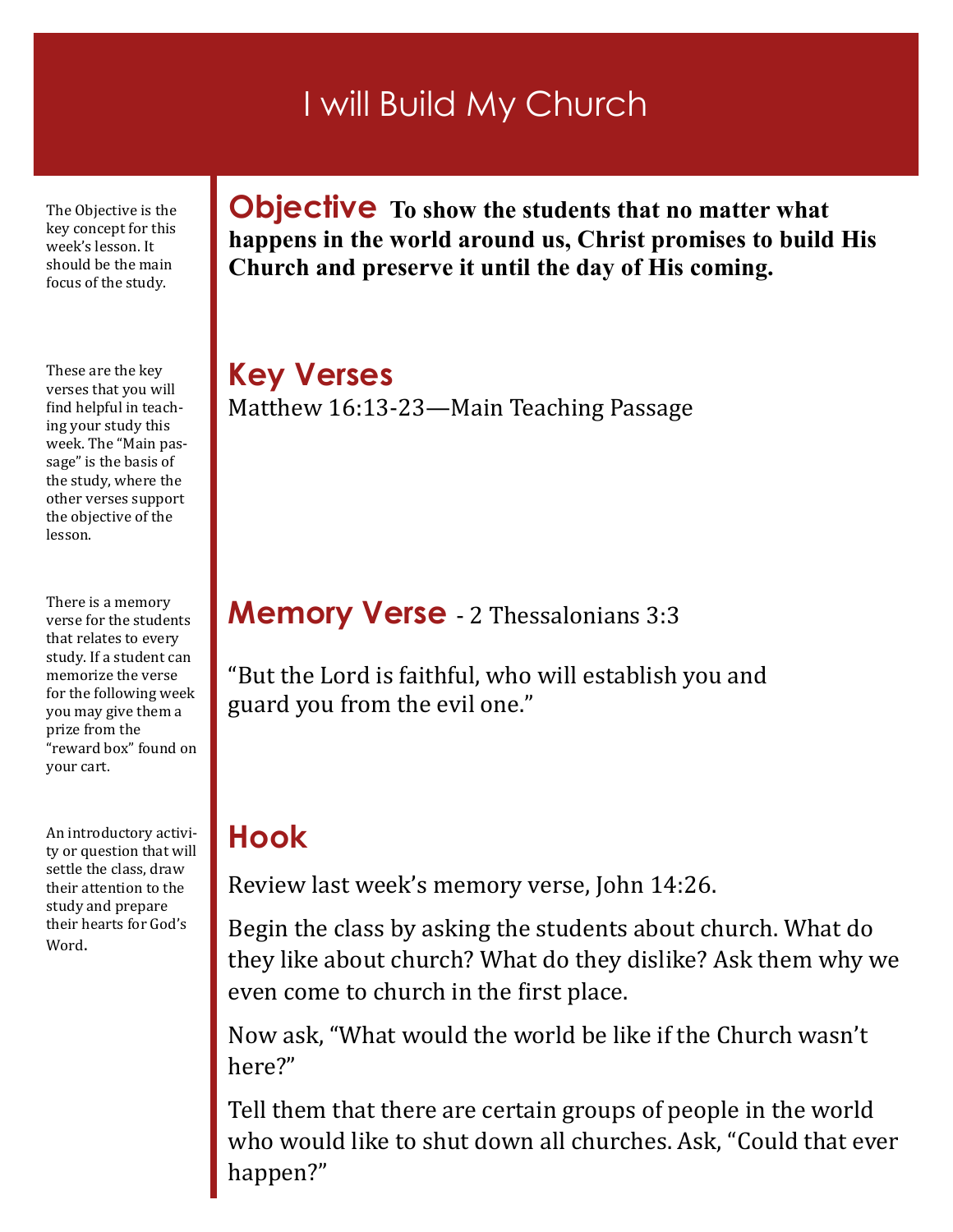What does the Bible say? This is where we will read a passage or series of passages that teach on the subject of the day.

The interpretation/ exegesis of the passage. What does this passage mean? How does this passage apply to my life?

# BOOK

Last week, we began to look at some of the important promises that are given to the Church in the New Testament. This week, we'll continue by looking at Matthew 16. In the passage, Christ was questioning His disciples, first asking them who the crowd believed Him to be. Then He made the question more personal by asking the disciples who *they* said that Christ was. After stating that the crowd believe that Jesus was Elijah returned from Heaven or perhaps John the Baptist raised from the dead, Peter boldly proclaimed that Jesus is the Christ, the Messiah whom they had been waiting for.

It was after this that Christ gave us His great promise, "On this Rock I will build my Church and the gates of Hell will not overcome it." Christ here was not declaring Peter (*Petros)* the pope, or the apostle who would lead the Church after His ascension. Jesus used the word *petra*, which is Greek for a large boulder or side of a cliff, not the word *Petros*, which is a small pebble or stone you could throw. The Rock on which the Church would be built is the fact that Jesus is the Christ, the Son of the living God. It is for that reason, and no other, that the Gates of Hell cannot possibly stand against it.

 $\mathsf{L}(\mathsf{C})$ 

If you spend any time watching the news, you might be tempted to think that things are getting pretty difficult for the Church. The culture around us has changed quite dramatically. Things that society has always believed are being rethought, and if you disagree with some of those things (like the Church does), you are labeled as either a fool or a bigot. In fact, you might even be tempted to think like some people in our society that the Church is getting old, the world around it has changed, and the Church is so out of touch that soon it will be so irrelevant that it will simply cease to exist.

In fact, about 300 years ago, before the United States had won its independence, there was a man who thought just that. His name was Voltaire, and he lived in a time that was just as crazy (though for different reasons) as ours. Voltaire hated God, hated religion, and hated the Bible. He used to throw parties where people would come over and play soccer using Bibles instead of soccer balls. Seeing a decline in church attendance and a rise in apathy toward the things of God, Voltaire famously said, "One hundred years from my day there will not be a Bible in the earth except one that is looked upon by an antiquarian curiosity seeker." Some stories hold (though possibly falsely) that 100 years after Voltaire's death, his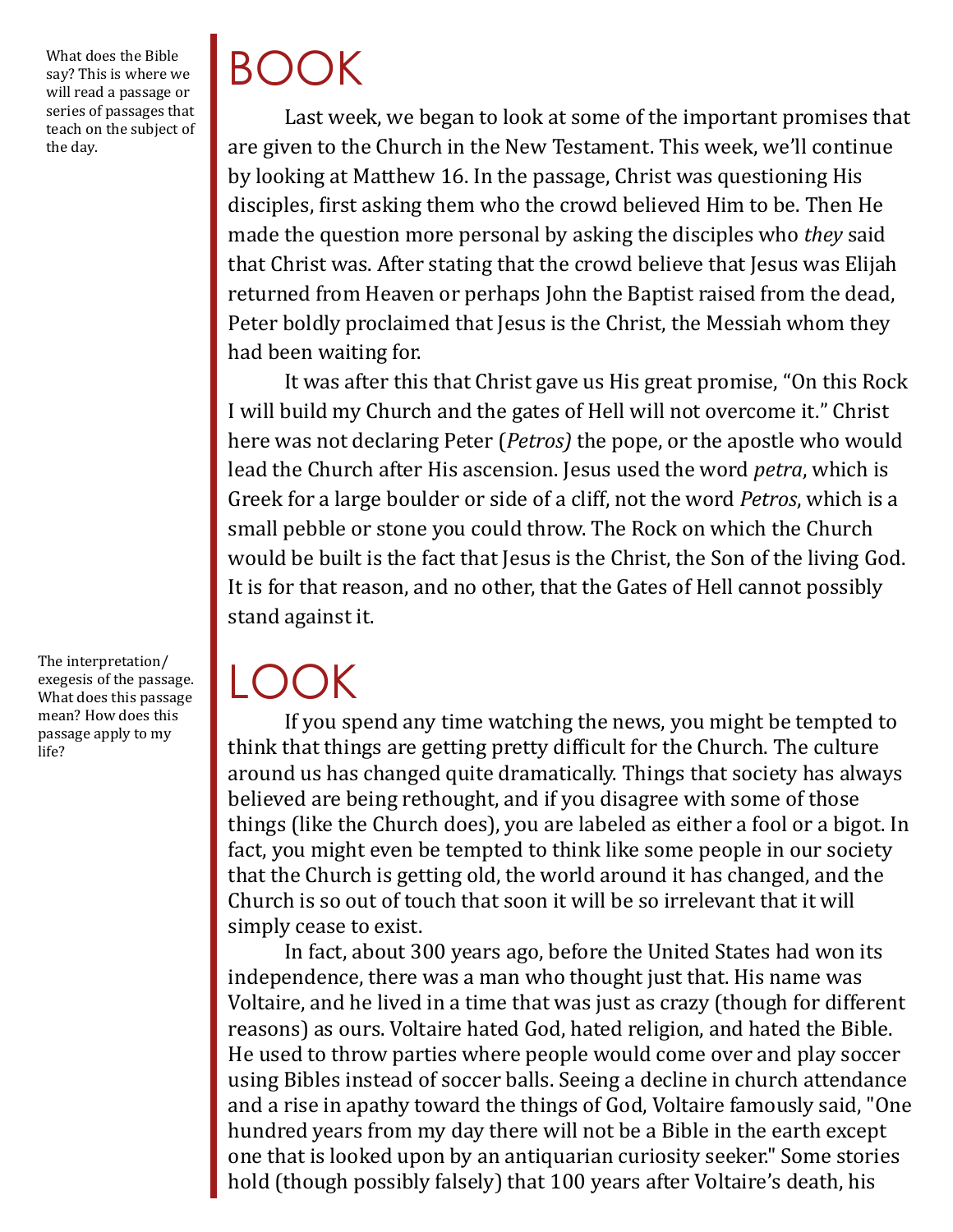# LOOK (Continued)

own house had been purchased by the Geneva Bible society and was used as a warehouse for Bibles. Whether that story is true or not, 300 years later the Bible is still loved and treasured by millions of people around the world.

In Matthew 16:18, Jesus made us a promise. He promised that His Church would be built by Him, upon His own Name, for His own glory, and most importantly that the gates of Hell would not overcome it. In the Old Testament, the gates of the city are where people would go to conduct business, settle disputes, and sit to make plans. The term "gates of Hell" refers to the schemes or plans of the evil one. Jesus promised us that no matter what Satan or anyone else does, the Church will carry on like it always has. In fact, in many ways the Church is stronger now that it has ever been. The Church is growing at an incredible rate in many countries all over the world. In our church, there are people who are giving there lives to the Lord every single week, and not just on Sundays, but at the Monday night, Tuesday morning, Wednesday night, and Friday night studies too.

The most interesting question that I find in the passage in Matthew is the one that Jesus asks the disciples. It is a question that He also asks every single one of us, "Who do you say that I am?" Who is Jesus to you? Is Jesus just some nice guy that fed, healed, and helped people? Or is He something more than that in your life? Is Jesus just a teacher like John the Baptist, or is He LORD? Is He the King of your life? Is He the Christ, the Savior? Do you really know Him or do you just know about Him?

### TOOK

As a class, memorize 2 Thessalonians 3:3.

At the end of this week's lesson, leave time to carefully and clearly share the Gospel with your class.

**Pray:** Thank the Lord that He will watch over and guide His Church until the day of His return. Ask that He would give us strength to walk in a manner worthy of Him as we wait. Praise Him for His incredible love toward us. Pray with any students who might give their lives to Him.

**Parent Question:** What is the "Rock" that Christ will build His Church on?

What is my response to this passage of Scripture? How should my life change according to what this passage teaches me? What are the practical things I can do throughout the week to make this true in my life?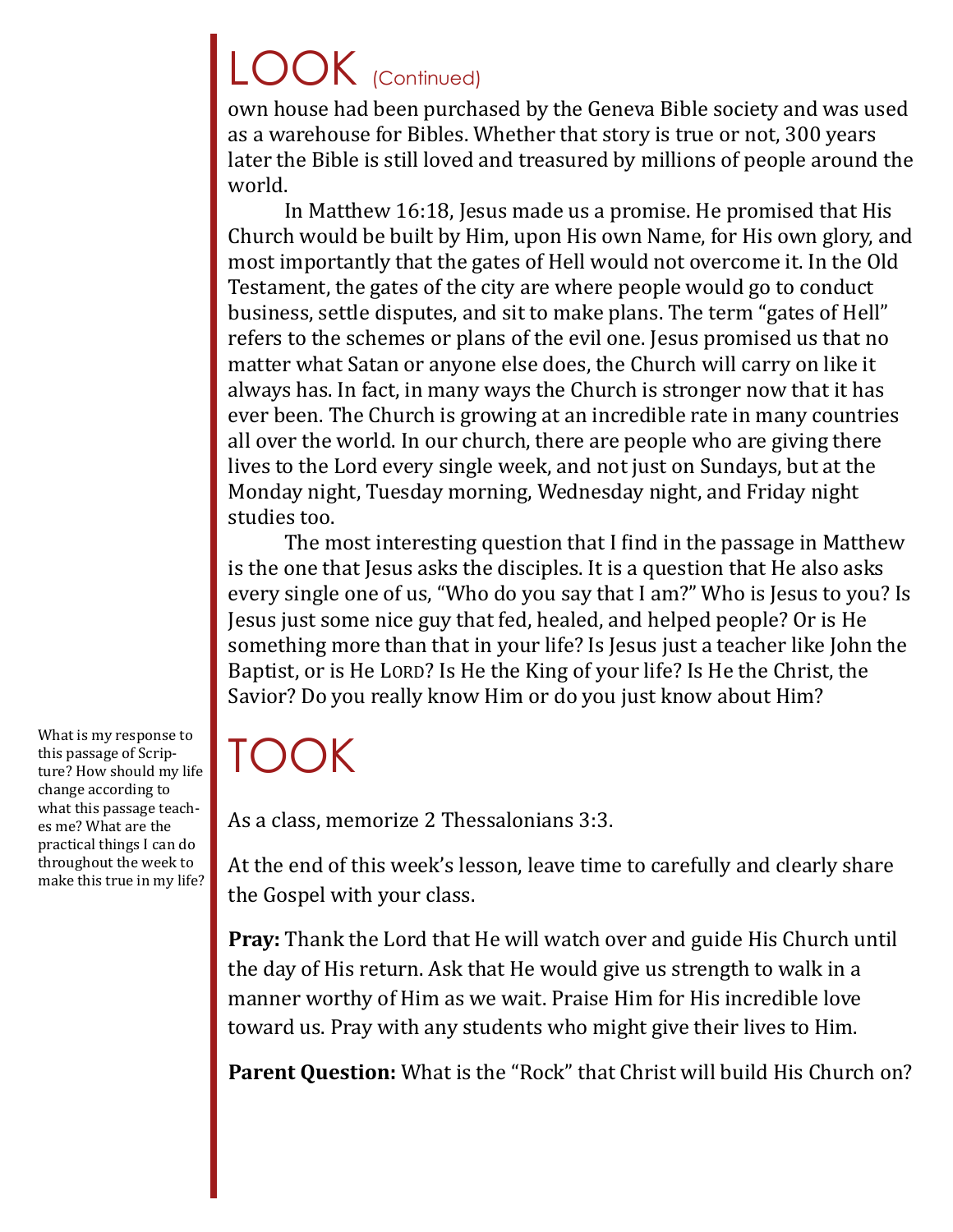## FURTHER STUDY

#### **Commentary on Matthew 16 by David Guzik**

B. Peter proclaims Jesus as Messiah.

1. (13) Jesus asks the disciples to tell Him who others say He is.

When Jesus came into the region of Caesarea Philippi, He asked His disciples, saying, "Who do men say that I, the Son of Man, am?"

a. **When Jesus came into the region of Caesarea Philippi**: Jesus again withdrew from the mainly Jewish region of Galilee and came to a place more populated by Gentiles. This was likely a retreat from the pressing crowds.

i. "Caesarea Philippi lies about twenty-five miles [46 kilometers] north-east of the Sea of Galilee…The population was mainly non-Jewish, and there Jesus would have peace to teach the Twelve." (Barclay)

b. **Who do men say that I, the Son of Man, am?** Jesus did not ask this question because He didn't know who He was, or because He had an unfortunate dependence on the opinion of others. He asked this question as an introduction to a more important follow-up question.

i. Caesarea Philippi was an area associated with idols and rival deities. "The area was scattered with temples of the ancient Syrian Baal worship…Hard by Caesarea Philippi there rose a great hill, in which was a deep cavern; and that cavern was said to be the birthplace of the great god Pan, the god of nature…In Caesarea Philippi there was a great temple of white marble built to the godhead of Caesar…It is as if Jesus deliberately set himself against the background of the world's religions in all their history and splendour, and demanded to be compared to them and to have the verdict given in his favour." (Barclay)

2. (14-16) A pointed question and a pointed answer.

So they said, "Some *say* John the Baptist, some Elijah, and others Jeremiah or one of the prophets." He said to them, "But who do you say that I am?" Simon Peter answered and said, "You are the Christ, the Son of the living God."

a. **Some say John the Baptist, some Elijah, and others Jeremiah or one of the prophets**: People who thought that Jesus was **John the Baptist**, didn't know much about Him, and they didn't know that Jesus and John had ministered at the same time. Yet John, **Elijah**, and **Jeremiah** (along with other **prophets**) were national reformers who stood up to the corrupt rulers of their day.

i. Some thought Jesus was a herald of national repentance, like **John the Baptist** and some thought Jesus was a famous worker of miracles, like **Elijah**. Some thought Jesus was someone who spoke the words of God, like **Jeremiah** and the **prophets**.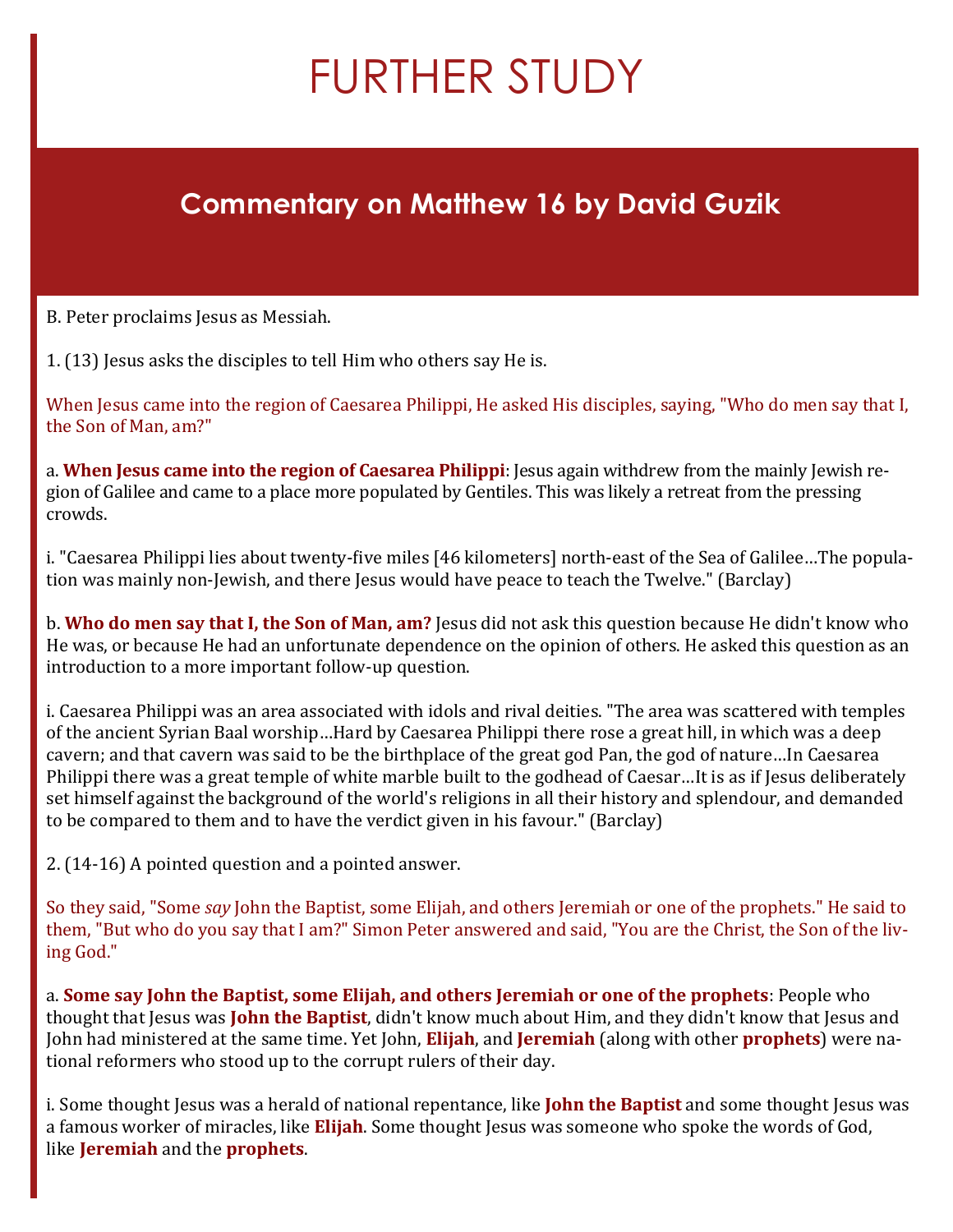ii. Perhaps in seeing Jesus in these roles, people hoped for a political messiah who would overthrow the corrupt powers oppressing Israel.

iii. The general tendency in all these answers was to *underestimate* Jesus; to give Him a measure of respect and honor, but to fall far short of honoring Him for who He really is.

b. **Who do you say that I am?** It was fine for the disciples to know what *others* thought about Jesus. But Jesus had to ask them, as individuals, what *they* believed about Him.

i. This is the question placed before all who hear of Jesus; and it is we, not He, who are judged by our answer. In fact, we answer this question every day by what we believe and do. If we really believe Jesus is who He says He is, it will affect the way that we live.

ii. "Our Lord presupposes that his disciples would not have the same thoughts as '*men*' had. They would not follow the spirit of the age, and shape their views by those of the 'cultured' persons of the period." (Spurgeon)

c. **You are the Christ, the Son of the living God**: Peter knew the opinion of the crowd - while it was complimentary towards Jesus - wasn't accurate. Jesus was much more than John the Baptist or Elijah or a prophet. He was more than a national reformer, more than a miracle worker, more than a prophet. Jesus is **the Christ**, the Messiah.

i. We can surmise that this was an understanding that Peter and the other disciples came to over time. In the beginning, they were attracted to Jesus as a remarkable and unusual rabbi. They committed themselves to Him as His disciples or students, as was practiced in that day. Yet over time Peter - and presumably other of the disciples by this point - understood that Jesus was in fact not only the Messiah (**the Christ**), but also **the Son of the living God**.

ii. Peter understood that Jesus was not only God's Messiah, but also God Himself. The Jews properly thought that to receive the title "**the Son of the living God**," in a unique sense, was to make a claim to deity itself.

iii. "The adjective *living* may perhaps have been included to contrast the one true God with the local deities (Caesarea Philippi was a centre of the worship of Pan)." (France)

3. (17-20) Jesus compliments Peter for His bold and correct declaration.

Jesus answered and said to him, "Blessed are you, Simon Bar-Jonah, for flesh and blood has not revealed *this* to you, but My Father who is in heaven. And I also say to you that you are Peter, and on this rock I will build My church, and the gates of Hades shall not prevail against it. And I will give you the keys of the kingdom of heaven, and whatever you bind on earth will be bound in heaven, and whatever you loose on earth will be loosed in heaven." Then He commanded His disciples that they should tell no one that He was Jesus the Christ.

a. **Flesh and blood has not revealed this to you, but My Father who is in heaven**: Jesus reveals to Peter that he spoke by divine inspiration, even if he didn't even know it at the time. In this, Peter was genuinely **blessed** - both by the insight itself and how it came to him.

i. We too often expect God to speak in strange and unnatural ways. Here God spoke through Peter so naturally that he didn't even realize it was the **Father who is in heaven** that revealed it to him.

ii. This also speaks to us of our need for a supernatural revelation of Jesus. "If you know no more of Jesus than flesh and blood has revealed to you, it has brought you no more blessing than the conjectures of their age brought to the Pharisees and Sadducees, who remained an adulterous and unbelieving genera-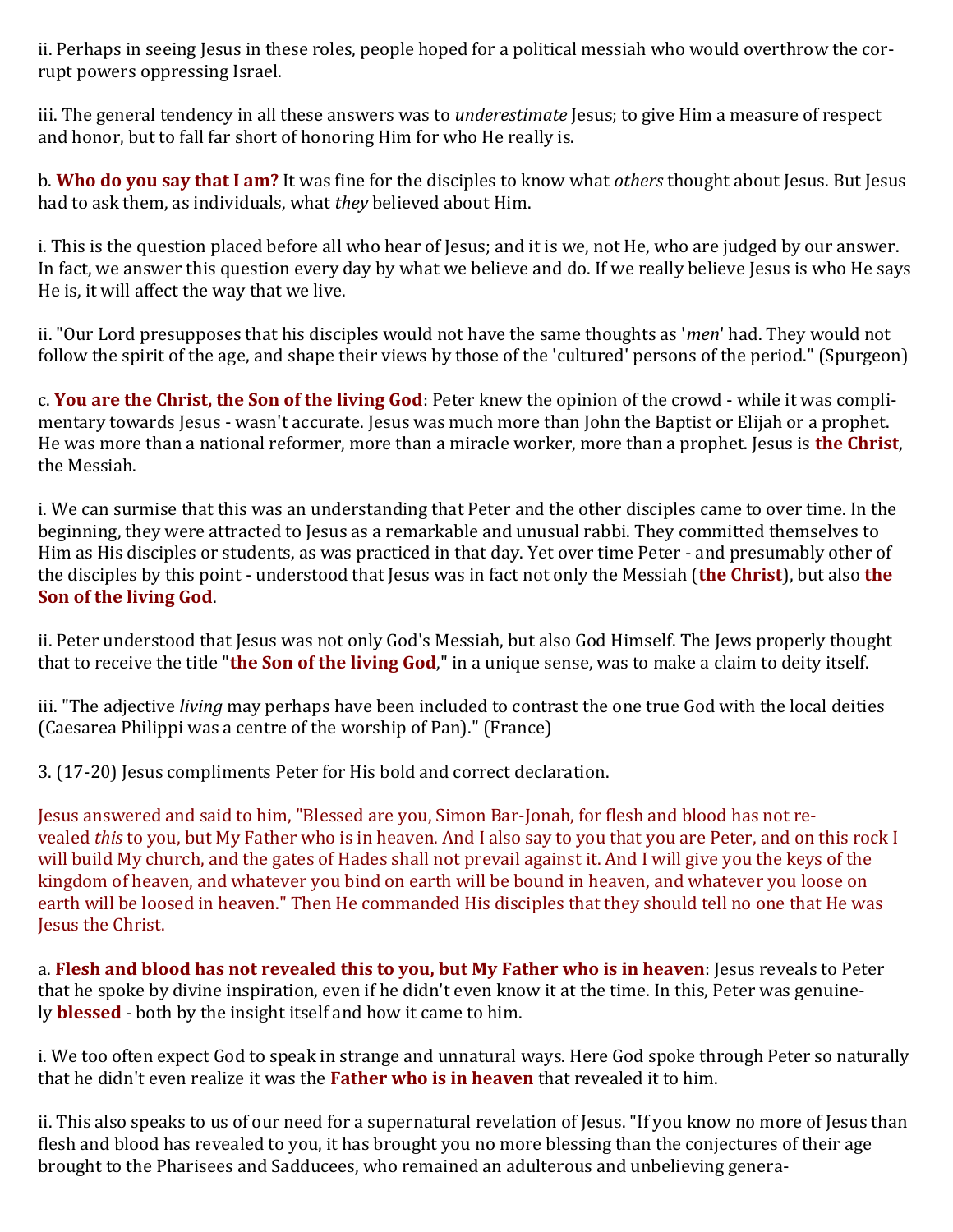#### tion." (Spurgeon)

b. **I also say to you that you are Peter**: This was not only recognition of Peter's more Roman name; it was also a promise of God's work in Peter. The name Peter means "Rock." Though perhaps unlikely, Peter *was* a rock, and *would become* a rock. God was and would transform his naturally extreme character into something solid and reliable.

c. **On this rock I will build My church**: The words **this rock** have been the source of much controversy. It is best to see them as referring to either Jesus Himself (perhaps Jesus gesturing to Himself as He said this), or as referring to Peter's confession of who Jesus is.

i. Peter, by His own testimony, did not see *himself* as the rock on which the church was founded. He wrote that we are living stones, but Jesus is the cornerstone. We could say that Peter was the "first believer"; that he was the "first rock" among "many rocks."

ii. Peter said as much in 1 Peter 2:4-5: *Coming to Him as to a living stone, rejected indeed by men, but chosen by God and precious, you also, as living stones, are being built up a spiritual house, a holy priesthood, to offer up spiritual sacrifices acceptable to God through Jesus Christ.*

d. **I will build My church**: This is the first use of the word **church** in the New Testament (or the Bible for that matter), using the ancient Greek word *ekklesia*. Significantly, this was well before the beginnings of what we normally think of as the church on the Day of Pentecost in Acts 2.

i. This shows that Jesus was *anticipating* or *prophesying* what would come from these disciples/apostles and those who would believe in their message that Jesus is **the Christ, the Son of the living God**.

ii. The ancient Greek word *ekklesia* was not primarily a religious word at all; it just meant, "group" or "calledout group." In describing the later group of His followers and disciples, Jesus deliberately chose a word without a distinctly religious meaning.

iii. Furthermore, this statement of Jesus was a clear claim of ownership (**My church**). *The church belongs to Jesus*. This was also a claim to deity: "What is striking is…the boldness of Jesus' description of it as *my* community, rather than God's." (France)

iv. Taken together, the promise is wonderful:

- · He brings His people together in common: **I will build**.
- · He builds on a firm foundation: **On this rock I will build**.
- · He builds something that belongs to Him: **My church**.
- · He builds it into a stronghold: **the gates of Hades shall not prevail against it**.

e. **And the gates of Hades shall not prevail against it**: Jesus also offered a promise - that the forces of death and darkness can't prevail against or conquer the church. This is a valuable promise in dark or discouraging times for the church.

i. The Puritan commentator John Trapp explained **the gates of Hades** this way: "All the power and policy of hell combined."

ii. "Neither doth *hell* signify here the place of the damned…but either death, or the graves, or the state of the dead: yet the devil is also understood here, as he *that hath the power of death*, Hebrews 2:14." (Poole)

iii. "*The gates of hell*, i.e., the *machinations* and *powers* of the invisible world. In ancient times the gates of forti-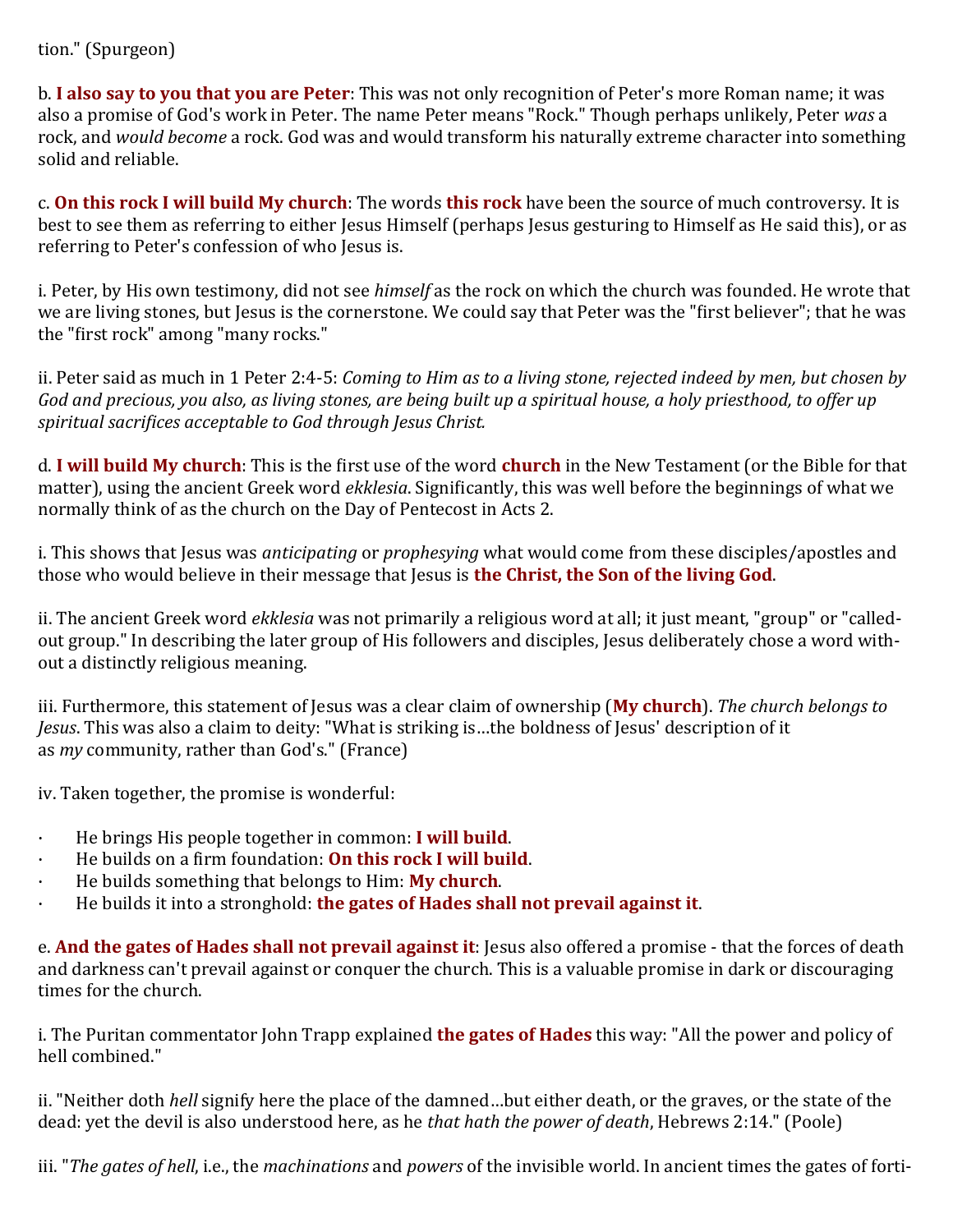fied cities were used to hold councils in, and were usually places of great strength. Our Lord's expression means, that neither the *plots, stratagems*, nor *strength* of Satan and his angels, should ever so far prevail as to destroy the sacred truths in the above confession." (Clarke)

iv. A slightly different view: "Is thus to say that it will not die, and be shut in by the 'gates of death.'" (France)

f. **And I will give you the keys of the kingdom of heaven**: This idea of Peter holding the **keys of the kingdom of heaven** has captured the imagination (and theology) of many Christians throughout the centuries. In artistic representation, Peter is almost always shown with **keys**.

i. Some people think that this means that Peter has the authority to admit people to heaven, or to keep people out of heaven. This is the basis for the popular image of Peter at the Pearly Gates of Heaven, allowing people to enter or turning them away.

ii. Some people think that it also means that Peter was the first Pope, and that his supposed successors have the keys that were first given to Peter. Indeed, the Papal insignia of the Roman Catholic Church is made up of two prominent keys crossed together.

iii. There is no doubt that Peter had a special place among all the disciples, and that he had some special privileges:

- · He is always listed first in the listings of the disciples.
- He opened doors of the kingdom to the Jews in Acts 2:38-39.
- · He opened doors of the kingdom to the Gentiles in Acts 10:34-44.

iv. Yet there is no Biblical argument whatsoever that Peter's privilege or authority was passed on. To put it one way; one might say that Jesus gave Peter the keys, but didn't give him the authority to pass them on to further generations, and there is not a *whisper* in the Scriptures that Peter's authority was to be passed on.

v. The idea that apostolic authority comes from Jesus, who gave it to Peter, who set his hands on the heads of approved and ordained men, who in turn set their hands on the heads of approved and ordained men, and so on and so on through the generations until today is *nonsense*. It is exactly what Spurgeon said it was: *the laying of empty hands on empty heads*.

g. **And whatever you bind on earth will be bound in heaven, and whatever you loose on earth will be loosed in heaven**: The power for binding and loosing is something that the Jewish rabbis of that day used. They **bound** or **loosed** an individual in the application of a particular point of the law. Jesus promises that Peter - and the other apostles - would be able to set the boundaries authoritatively for the New Covenant community. This was the authority given to the *apostles and prophets* to build a *foundation* (Ephesians 2:20).

i. We should understand this as Jesus giving both the permission and the authority to the first-generation apostles to make the rules for the early church - and indirectly, the inspired writings that would guide all generations of Christians. The authority that Peter carries is "not an authority which he alone carries, as may be seen from the repetition of the latter part of the verse in Matthew 18:18 with reference to the disciple group as a whole." (France)

ii. "Binding" and "loosing" were administrative terms in daily Jewish life; whenever a Jew came up against the Law of Moses, that Jewish person was either "bound" or "loosed" in regard to that law. To loose was to permit; to bind was to prohibit. To loose was to free from the law, to bind was to put under the law. "Their regular sense, which any Jew would recognize was *to allow* and *to forbid*. *To bind* something was *to declare it forbidden; to loose* was *to declare it allowed*. These were the regular phrases for taking decisions in regard to the law." (Barclay)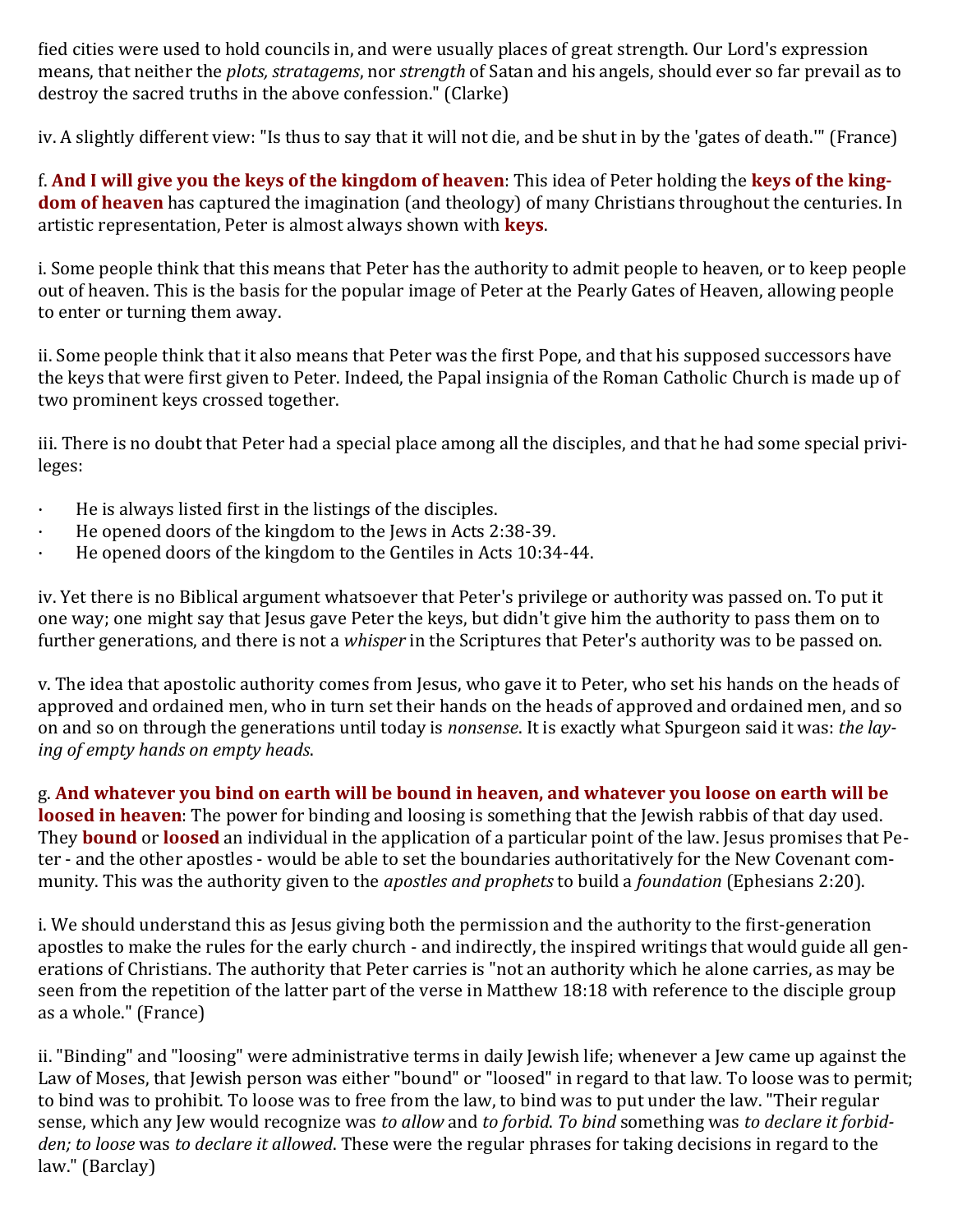iii. In daily Jewish life, this could be rather complicated. Here is one example from ancient rabbinical writings, cited by teacher Mike Russ:

- · If your dog dies in your house, is your house clean or unclean? *Unclean*.
- · If your dog dies outside your house, is your house clean or unclean? *Clean*.

· If your dog dies on the doorstep, is your house clean or unclean? Ancient rabbinical writings took the issue on and decided that if the dog died with his nose pointing into the house, the house was *unclean*; if the dog died with his nose pointing away from the house, the house was *clean*.

iv. As their rabbi, Jesus did this binding and loosing for His own disciples. Without using the same words, this is what Jesus did when He allowed them to take the grains of wheat in the field (Matthew 12:1-8).

v. Significantly, when it came time to understand the dietary laws of the Old Covenant in light of the new work of Jesus, God spoke to Peter *first*. He and the other apostles, guided by the Spirit of God, would bind and loose Christians regarding such parts of the Old Covenant.

vi. In a lesser, secondary sense, this power is with the Church today. "Today the Lord continues to back up the teaching and acts of his sent servants, those Peters who are pieces of the one Rock. The judgments of his Church, when rightly administered, have his sanction so as to make them valid. The words of his sent servants, spoken in his name, shall be confirmed of the Lord, and shall not be, either as to promise or threatening, a mere piece of rhetoric." (Spurgeon)

h. **He commanded His disciples that they should tell no one that He was Jesus the Christ**: Jesus was pleased that His disciples were coming to know who He was in truth, but He still didn't want His identity popularly known before the proper time.

i. "Before they could preach that Jesus was the Messiah, they had to learn what that meant." (Barclay)

4. (21) Jesus begins to reveal the full extent of His mission.

From that time Jesus began to show to His disciples that He must go to Jerusalem, and suffer many things from the elders and chief priests and scribes, and be killed, and be raised the third day.

a. **He must go to Jerusalem, and suffer many things…and be killed**: This must have come as quite a shock to His disciples. After fully understanding that Jesus was the Messiah, the last thing they expected was the Messiah would **suffer many things** and **be killed**.

i. Yet this was the predicted work of the Messiah (Isaiah 53:3-12). He **must** die, and He **must** after His death **be raised the third day**.

ii. The suffering and death of Jesus was a **must** because of two great facts: the *man's sin* and *God's love*. While His death was the ultimate example of man's sin against God, it was also the supreme expression of God's love to man.

iii. "The 'must' of Jesus' suffering lies, not in unqualified determinism, nor in heroic determination (though some of both is present), but in willing submission to his Father's will." (Carson)

iv. "*The elders and chief priests and scribes* were the three groups who together made up the Sanhedrin, Israel's highest court; Jesus is to be officially executed. The estrangement between Jesus and the official Jewish leadership is thus already irrevocable." (France)